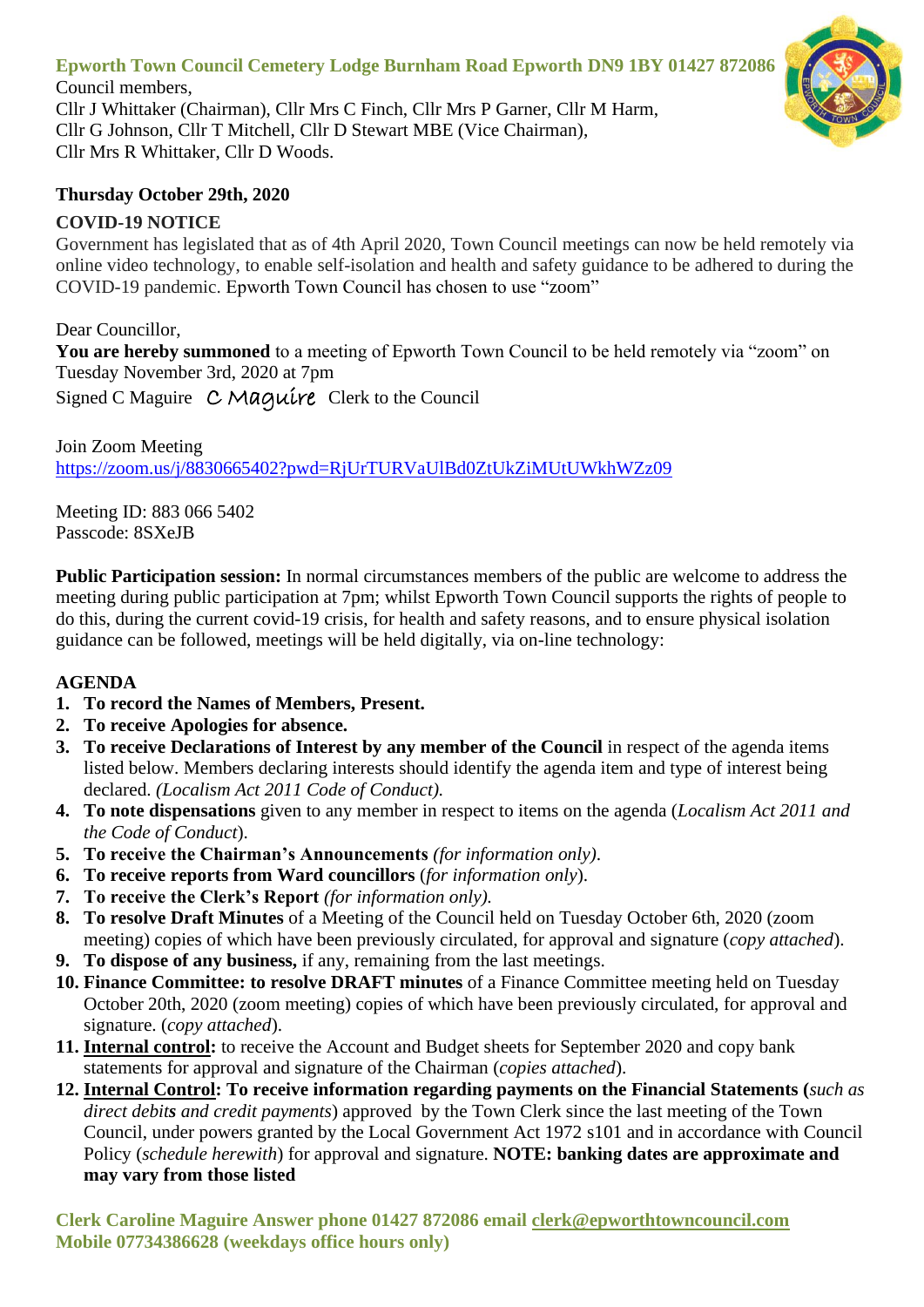|          | <b>Receipts</b>                |                            | <b>Net</b> | Vat    | total   |
|----------|--------------------------------|----------------------------|------------|--------|---------|
|          | Doncaster &                    | <b>Memorial LEACH</b>      | £50.00     |        | £50.00  |
| 19.10.20 | <b>Rotherham Memorials</b>     | <b>CR89</b>                |            |        |         |
|          |                                |                            |            |        |         |
| 19.10.20 | Mrs Johnstone                  | Rights & burial LEACH      | £475.00    |        | £475.00 |
|          |                                | <b>CR89</b>                |            |        |         |
| 20.10.20 | <b>Fields Funeral Services</b> | <b>Burial DRURY reopen</b> | £100.00    |        | £100.00 |
|          |                                | A250                       |            |        |         |
|          |                                |                            |            |        | £0.00   |
|          |                                |                            |            |        | £0.00   |
|          |                                | <b>Total income</b>        |            |        | £625.00 |
|          | <b>Cheques paid</b>            |                            | <b>Net</b> | Vat    | Total   |
| 12.10.20 | 104567                         | NLC play inspections       | £190.00    | £38.00 | £228.00 |
|          |                                |                            |            |        | £0.00   |
|          |                                | <b>Total cheques</b>       |            |        | £228.00 |
|          | <b>Authorised Card</b>         |                            |            |        |         |
|          | <b>Payments</b>                |                            |            |        |         |
| 06.10.20 | Visa                           | <b>Stamps</b>              | £10.57     |        | £10.57  |
| 06.10.20 | <b>VISA</b>                    | External key box           | £29.99     | £6.00  | £35.99  |
| 22.10.20 | Visa                           | <b>Burial Receipt book</b> | £21.17     | £4.23  | £25.40  |
| 22.10.20 | visa                           | proturf - topsoil          | £100.00    | £20.00 | £120.00 |
|          |                                | <b>Total payments</b>      |            |        | £191.96 |
|          | Misc. Items/DD's               |                            |            |        |         |
| 22.10.20 | DR charge                      | <b>HSBC charges</b>        | £20.90     |        | £20.90  |
| 09.10.20 | <b>DD</b>                      | Vodaphone                  | £19.17     | £3.83  | £23.00  |
| 18.10.20 | <b>DD</b>                      | <b>Everflow Cemetery</b>   |            |        |         |
|          |                                | water                      | £17.95     |        | £17.95  |
| 20.10.20 | <b>DD</b>                      | Plus net                   | £33.00     | £6.00  | £39.00  |
| 20.11.20 | DD                             | <b>EDF Cemetery Lodge</b>  | £85.00     |        | £85.00  |
| 20.11.20 | DD                             | EDF 60 High Street         | £21.00     |        | £21.00  |
| 20.11.20 | DD                             | <b>EDF Cemetery Lodge</b>  | £21.00     |        | £21.00  |
| 01.11.20 | DD                             | NLC Cemetery trade         |            |        |         |
|          |                                | waste                      | £26.60     |        | £26.60  |
| 01.11.20 | DD                             | <b>NLC Cemetery rates</b>  | £62.00     |        | £62.00  |
| 02.11.20 | DD                             | <b>Bt</b>                  | £4.99      | £0.99  | £5.98   |
|          |                                | <b>Total DD's</b>          |            |        | £322.43 |

**13. Internal control: To resolve November cheques for payment** as presented on the following schedule *(Local Government Act 1972 as amended)* for approval and signature.

|        |                     |                      | <b>Net</b> | <b>VAT</b> | Total     |
|--------|---------------------|----------------------|------------|------------|-----------|
| 104568 | Information         | DATA protection fee  |            |            |           |
|        | Commissioner        | renewal              | £40.00     |            | £40.00    |
| 104569 | <b>Viking Trees</b> | Tree works 3 sites   | £3,800.00  | £760.00    | £4,560.00 |
| 104570 | <b>RBL Epworth</b>  | Poppy Wreath         | £25.00     |            | £25.00    |
| 104571 | BRS Tech (B Sass)   | Annual cloud back-up | £240.00    | £48.00     | £288.00   |
| 104572 | A Fotherby          | Petrol for mowers    | £20.00     | £4.00      | £24.00    |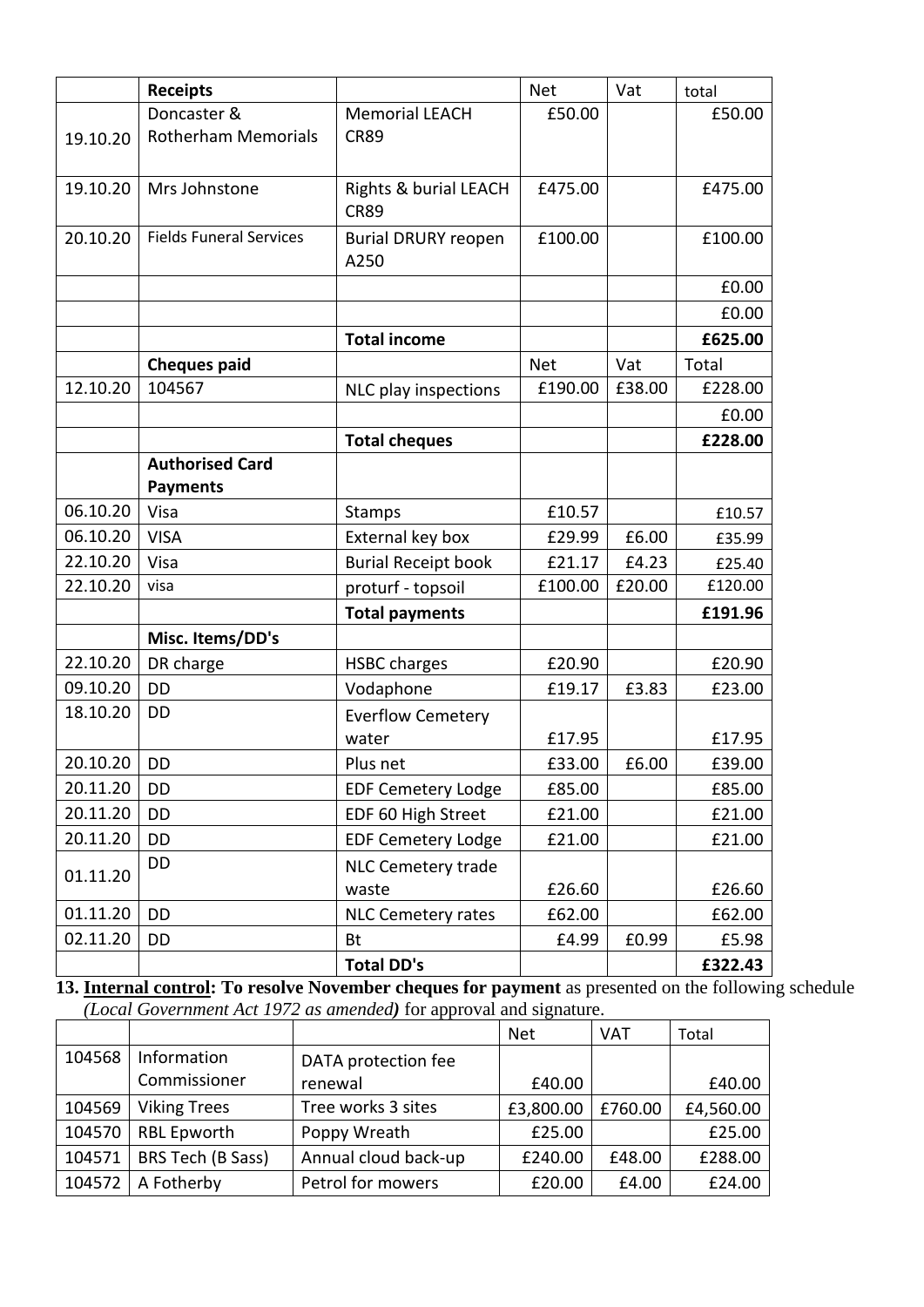| 104573 | <b>NLC</b>              | <b>Discounted litter</b><br>collection  | £2,223.00 | £444.60 | £2,667.60 |
|--------|-------------------------|-----------------------------------------|-----------|---------|-----------|
| 104574 | <b>ERNLLCA</b>          | 2 x zoom finance<br>training            | £60.00    | £12.00  | £72.00    |
| 104575 | <b>MWQA</b>             | <b>KHC Risk assessment</b>              | £250.00   |         | £250.00   |
| 104576 | JTBuilding &<br>Joinery | Concrete base 7 install<br>picnic bench | £820.00   |         | £820.00   |
| 104577 | George Tune &<br>Son    | Plants for planters                     | £20.00    |         | £20.00    |
| 104583 | R Whittaker             | Plants for planters                     | £9.97     | £1.99   | £11.96    |
| 104584 | <b>CWS</b>              | Refurbished signage                     | £180.00   | £36.00  | £216.00   |
|        |                         | <b>Total cheques for</b>                |           |         |           |
|        |                         | payment                                 |           |         | £8,994.56 |

**14. Local Government Act 1972 section 137 grant request**: to receive a grant request from Epworth Bowls Club with a finance committee recommendation to grant fund £1500.00 (one thousand five hundred pounds) finance to be "vired" from the general grants budget where required (*copies attached*).

#### **15. Planning: Town & Country Planning Act 1990 (as amended)**

- a) **To resolve DRAFT minutes** from a planning committee meeting held on Monday September 1st, 2020 copies of which have been previously circulated for approval and signature (*copies attached*)
- b) **To resolve PA/2020/1459**: Planning permission to erect a replacement dwelling including demolition of existing dwelling: **Site location**: Melwood Grange, Melwood Hill, Epworth (*application link circulated*)
- c) **To resolve PA/2020/1478**: planning permission to erect first floor side extension with car port below. **Site location**: 22 Hollingsworth Lane, Epworth. (*application link circulated*)
- d) **To receive** information on planning decisions (*copy attached*).
- **16. Cemetery Memorial Inspections**: **to resolve** a contractor (Memorial Mason) to carry out remedial works to Memorials in the old section of the Cemetery.
- **17. Inclusive Orbit (fenced play area)** to receive and resolve repairs by "Playdale" to the existing orbit additional information requested by the council (*copy attached*).
- **18. Siemens Financial Service**: **to receive** a proposal for alternative office/councillor IT and photocopier provision and information on the costs of extended lease agreements and optional providers of photocopiers (*information attached*).
- **19. WCAG 2***.***1AA website provision:** to receive information on alternative website provision in order to comply with regulations on site accessibility (*information attached*).
- **20. Rectory Street Bin:** to receive a quotation from North Lincolnshire Council for the relocation of the bin *(copy attached)*
- **21. Turbary Road**: to receive a quotation to cut back trees following a complaint from a resident.
- **22. Cycle rack provision:** to receive information on the design and cost of a multi cycle rack for Kings Head Croft (*information attached*).
- **23. ERNLLCA:** to receive information and nominate voting attendees to the 2020 AGM zoom meeting (*information attached*).
- **24. CEP:** Community Emergency Plan: to nominate a "parish warden" alongside Cllr David Robinson as lead Snow Warden.
- **25. Correspondence:** to note list *(for information only pages 162 to 164), (copies attached).*
- **26. To list**: items for facebook.
- **27. Questions to the Chairman:** *(Items of immediate urgency that must be acknowledged before the next meeting and have not been included on the Agenda*)*.*
- **28. To confirm the date and time of the next monthly meeting as** *(Tuesday December 1st, 2020).*
- **29.** *In view of the confidential nature of the business concerning members of staff or legal issues about to be transacted, it is advisable and in the public interest that the press and public be temporarily excluded and they are asked to withdraw under the terms of the Public Bodies (Admission to Meetings) Act 1960 and of Standing Orders. THE COUNCIL MAY RESOLVE to exclude members of the*